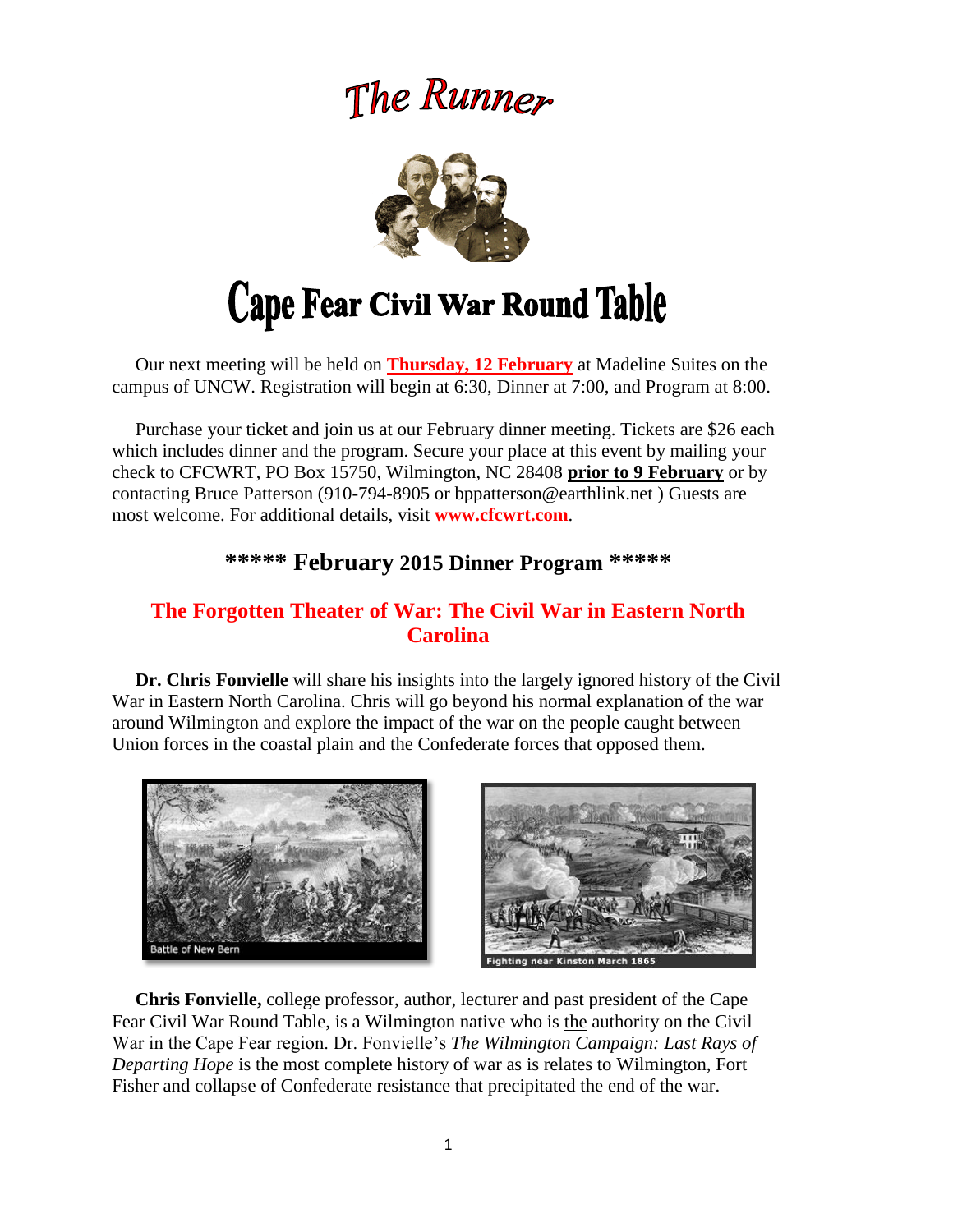Join the Round Table as we enjoy a good meal and an excellent talk about an interesting period in North Carolina's Civil War history.

#### **Editor**

#### **\*\*\*\*\* First and Second Battles of Fort Fisher \*\*\*\*\***

The First Battle of Fort Fisher in December 1864 had ended in a debacle for the Union Army and Navy. General Benjamin Butler and Admiral David Dixon Porter had failed to coordinate their efforts against the last major blockade running port open to the Confederacy. The Union troops that had landed north of the fort had been rescued without serious challenges from Braxton Bragg's troops assembled at Sugar Loaf. Even as the dispirited Union forces returned to their bases, General Grant had begun to formulate a plan that would quickly return Union forces to the Cape Fear. General Bragg, unlike Chase Whiting and William Lamb who feared a quick Union return, ordered that the troops at Sugar Loaf be returned to Wilmington and other locations. Seldom had two generals reached such different conclusions about the same set of events. For Wilmington and Fort Fisher, Grant and Bragg would soon test whether the Union or Confederate conclusions were sound.

 On January 6, 1865, a newly appointed Union general, Alfred Terry, and his Union Army transports sailed south from Hampton Roads toward Fort Fisher. Admiral Porter's fleet was delayed by rough seas; however, by 10:00 p.m. January 12, fifty-eight warships and twenty-two army transports began their rendezvous off New Inlet at Fort Fisher. Colonel William Lamb, at the Pulpit in Fort Fisher, saw an increasing number of twinkling lights as they appeared in the dark ocean off the coast. Lamb, having received no warming from headquarters in Wilmington, notified General Bragg of the Union fleet's presence. As Lamb had feared, the Union fleet and army were back.

 General Robert Hoke had his entire 6,424 man division in route from Wilmington to Sugar Loaf by steamer and march by 1:00 a.m. on the  $13<sup>th</sup>$ . Colonel Lamb had 800 artillerymen of the  $36<sup>th</sup>$  North Carolina Regiment to defend the fort from the coming assault. The overall Confederate commander, General Bragg, had done little since the December attack to strengthen Fort Fisher with men or equipment.



 Hoke reached Sugar Loaf just as the first Union troops came ashore. Kirkland's Brigade and Thomas Lipcomb's 2<sup>nd</sup> South Carolina Cavalry were the initial Confederates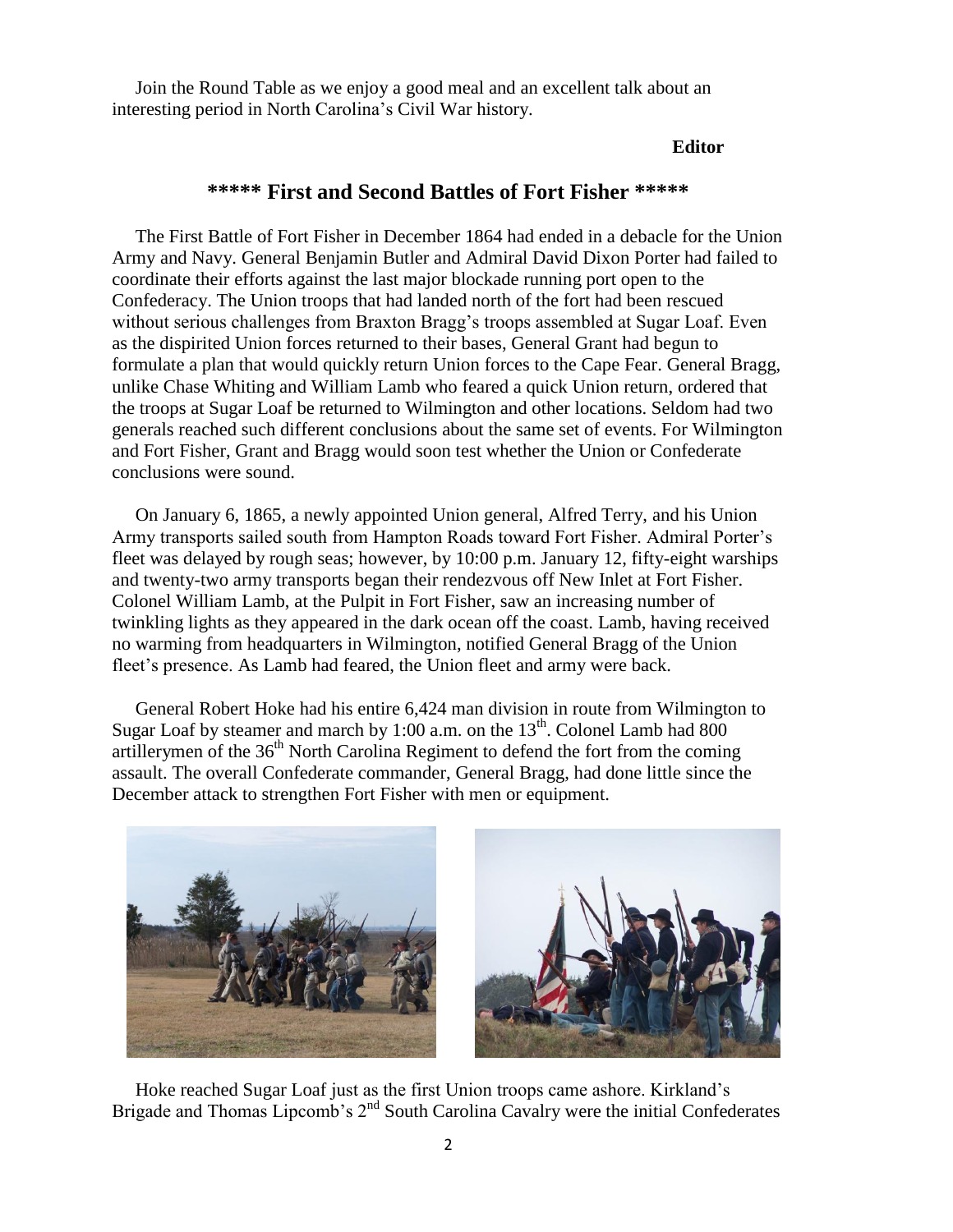in position to oppose the landing. As the rest of Hoke's division arrived after their march from Wilmington, Hoke entrenched them on Sugar Loaf and deployed only Kirkland's Brigade as skirmishers. Hoke declined to mount an all-out assault against Terry's exposed men because of his concern for the massed guns of the Union Navy and the Myrtle Sound and swamp that intervened between his force and the landing party. Hoke also remembered his assault against Fort Harrison outside Richmond the previous September. For whatever reasons, Hoke only watched the landings proceed and positioned his force to block any Union move north toward Wilmington. Hoke's actions did nothing to relieve the anxiety that Colonel Lamb experienced in the now increasingly isolated Fort Fisher.

By 8:30 a.m. on the  $13<sup>th</sup>$  when Lamb ordered his Cumberland Battery to fire on the *New Ironside,* the fate of the fort was sealed. This first projectile struck the *New Ironside*  and fell harmlessly into the ocean. The battle that followed saw heroic struggles by the defenders and the attackers; however, the force brought to bear against Fort Fisher was simply too powerful for the defenders to repulse. By 10:00 p.m. on January  $15<sup>th</sup>$ , General Grant's conclusions about the first Battle of Fort Fisher had proven correct. The Editor of the *Richmond Examiner* had also proven correct, "General Bragg to Wilmington. Goodbye Wilmington."

#### **Editor**

Source: Chris E. Fonvielle, Jr., *The Wilmington Campaign: Last Rays of Departing Hope,*  [Campbell, California: Savas Publishing Company, 1997], 129-296.

#### .**\*\*\*\*\* Trivia Questions for February \*\*\*\*\***

**1 –** Among the earliest Union victories during the Civil War, the actions against Confederate positions at Fort Hatteras and Fort Clark in August 1861 committed Union forces to take North Carolina's coastal plain. Why were these earlier actions important?

**2 –** After Burnside's Expedition in 1862 secured much of Eastern North Carolina, why did Union forces fail to mount stronger expeditions against the Wilmington & Weldon Rail Road?

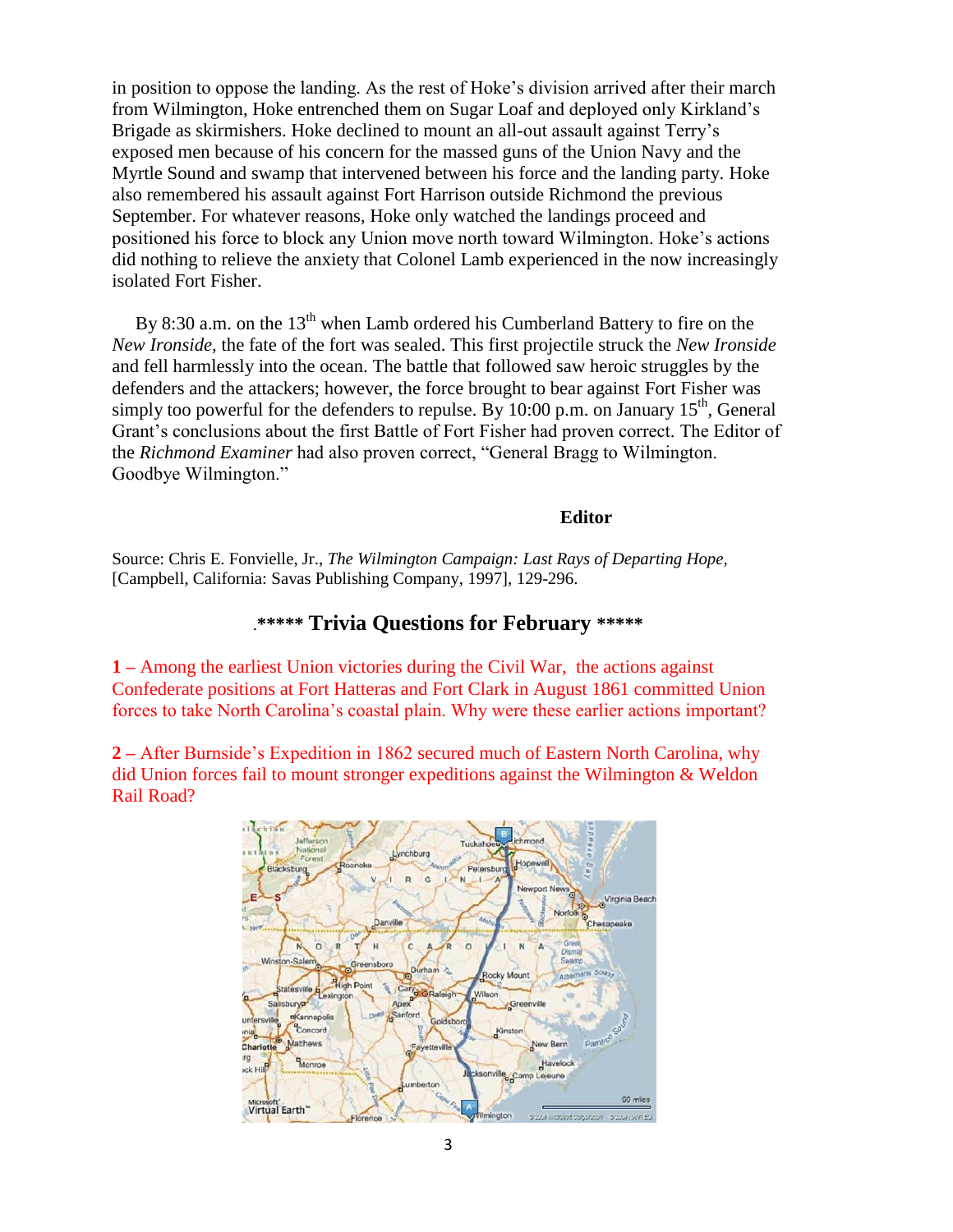**3 –** John Bell Hood was seriously wounded at Gettysburg and later at Chickamauga. He surrendered to Union forces at Natchez, Mississippi on May 31, 1865. What was Hood's fate after the end of the war?



\*\*\*\*\* **Member News & Activities** \*\*\*\*\*

**Blockade Runner the** *Robert E. Lee*

 If you have member news or news about Civil War events that you think would be of interest to CFCWRT membership, send me an email with the details. Thank you.

1 – The **CFCWRT traditional dinner meeting** will be on Thursday, **12 February, 2015**, in the Madeline Suite, UNCW. Tickets are priced at \$26 each and will be available by mailing your check to the Cape Fear Civil War Round Table, PO Box 15750, Wilmington, NC 28408 **prior to February 9th.**



2 **– February 6-8, 2015**: Blue & Gray Society presents **The Wilmington Campaign:** A Sesquicentennial Appraisal and Tour from Wilmington, NC with Dr. **Chris Fonvielle**

## *A* Weekend Warrior *Tour*

 Join us on Friday evening at 6 PM for an introductory lecture and two great days touring the December/January 1864/1865 operations at Fort Fisher, Sugar Loaf and Fort Anderson concluding with the surrender of Wilmington. The trip includes access to private homes and a cemetery walk. This program works well with both our Sherman's March programs in SC and NC. The detailed itinerary and registration information is here: Wilmington and the [Wilmington](http://www.blueandgrayeducation.org/civil-war-tours/the-wilmington-campaign-a-sesquicentennial-appraisal-and-tour/) Campaign.

Additional details:<http://www.blueandgrayeducation.org/> or 434-432-0596.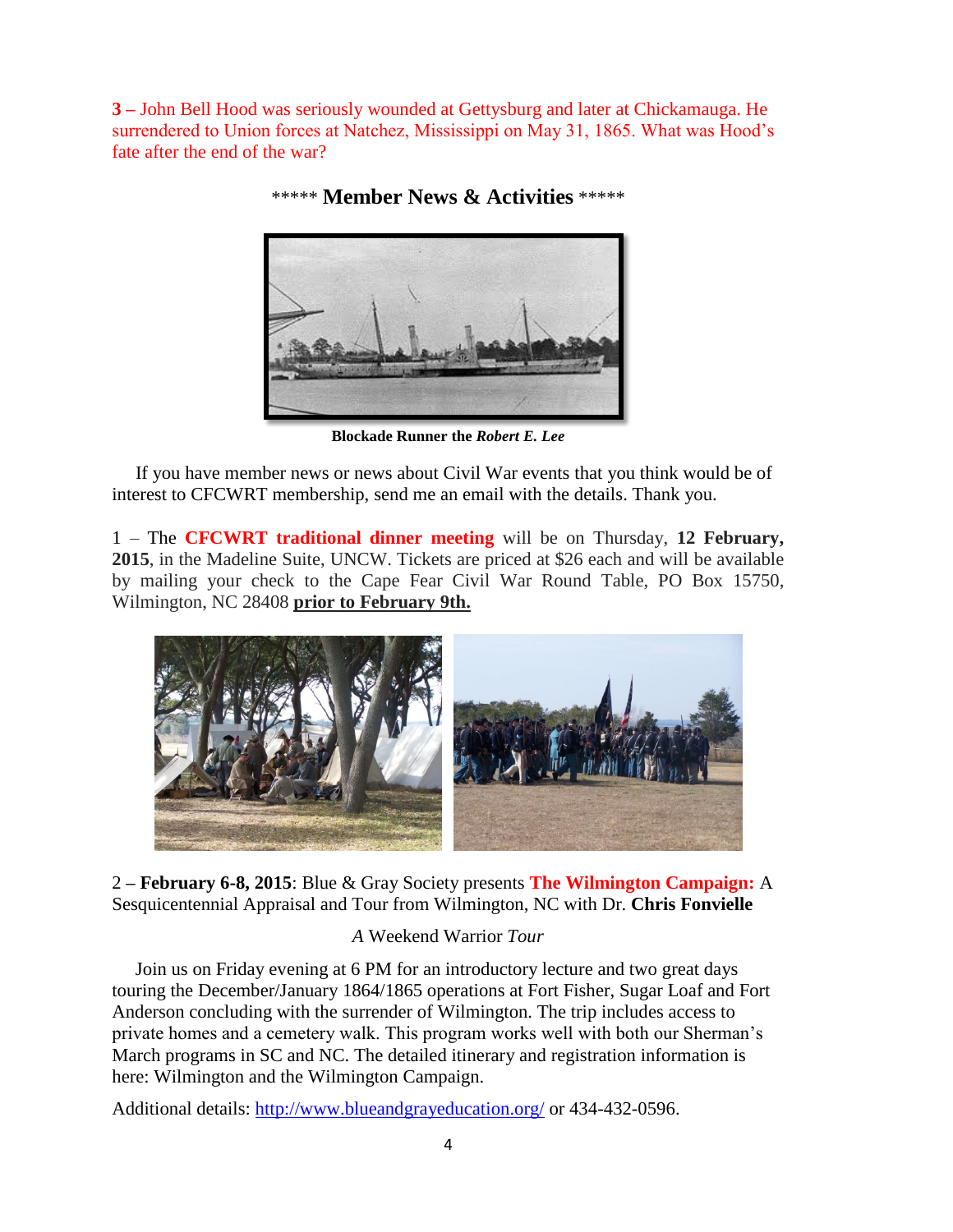3 – **Fort Anderson/Brunswick Town State Historic Site** – **Last Stand on the West Bank: The 150th Anniversary of the Fall of Fort Anderson February 14 and 15.** Saturday from 9am to 8pm and Sunday from 9am to 5pm. Additional details at <http://www.nchistoricsites.org/brunswic/brunswic.htm>

4 – February 27 – 28 – Symposium co-hosted by the N.C. Department of Cultural Resources – "**What a Cruel Thing is War: Sacrifice and Legacies**. On February 27<sup>th</sup>, **William C. Davis**, historian and author of more than two dozen Civil War books, will speak at Murrow Hall in Southport at 7:00pm. On February 28<sup>th</sup>, Craig Symonds, noted naval historian, will speak at Morton Hall at UNCW at 9:00am.

Registration is \$10 for Friday and \$25 for both dates. Additional details at [www.ncdcr.gov](http://www.ncdcr.gov/) (Events) or call the N.C. Department of Cultural Resources at 919-807-7333.

5 **–** On January 17-18, the CFCWRT had a presence at the Sesquicentennial Commemoration of the Second Battle of Fort Fisher. Member **Judy Ward** is shown visiting **Ed Gibson, Bob Cook, John Winecoff, John Bolger, Tim Winstead** and **Dale Lear** as they manned the display and talked to the visitors about the benefits of membership. (Not pictured were **Joe Hack** and **Bruce Patterson**).



**Linda Lashley**

6 – Brunswick Civil War Round Table – Speaker: **Rod Gragg** Topic: **Johnny Reb in Field and Camp: May Such Sights Never Be Seen Again.** February 4<sup>th</sup> 2015 – Program at 7:00pm at Trinity Methodist Church, Southport. Details at [http://www.brunswickcivilwarroundtable.com/meetings.](http://www.brunswickcivilwarroundtable.com/meetings)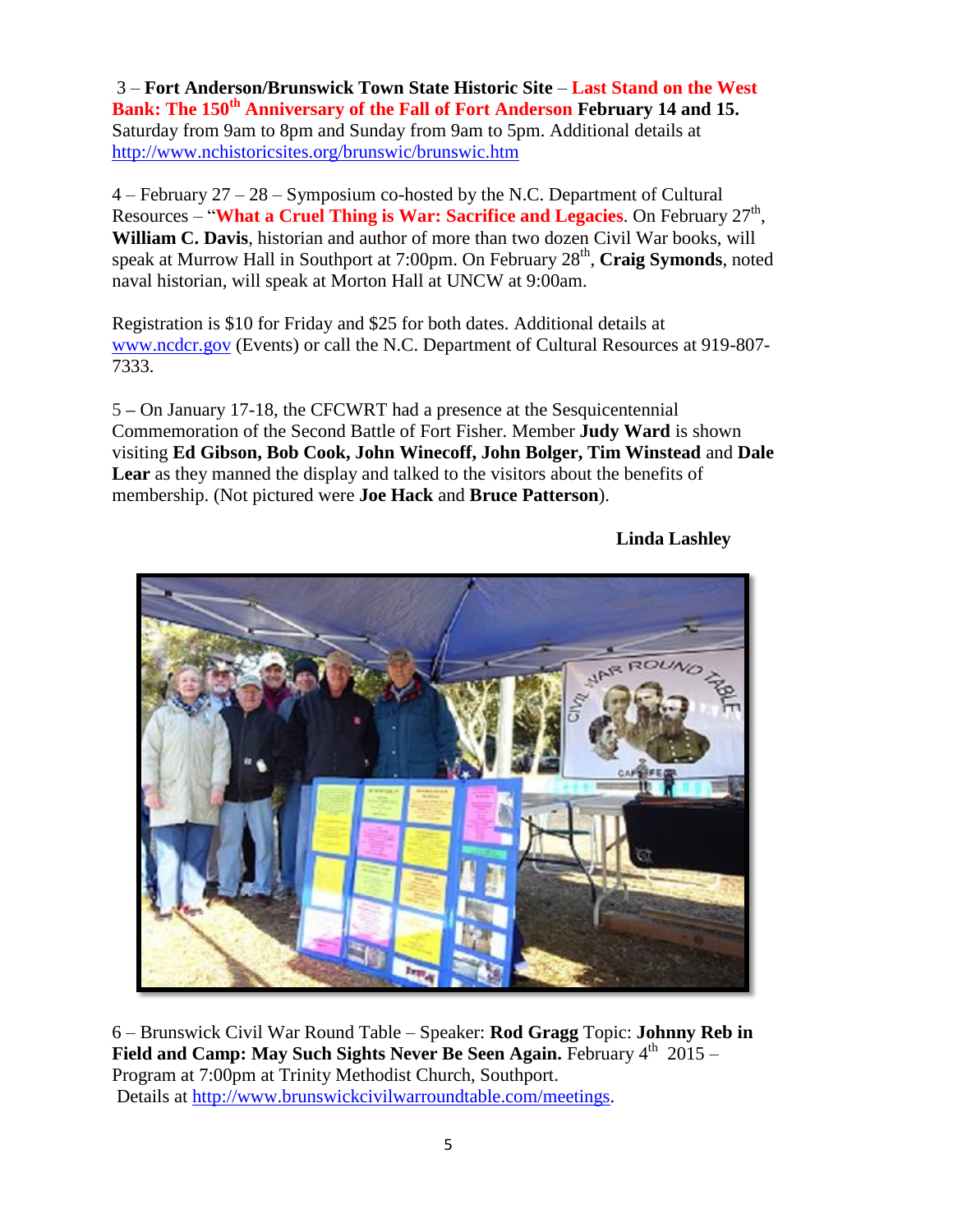### **\*\*\*\*\* February 1865 \*\*\*\*\***

 February 1865 saw the first official political meeting between the North and the South when Lincoln met members of the Confederacy to discuss peace. Lincoln rejected what they offered. Throughout the whole of the American Civil War, Lincoln had held the simple belief that America was one nation and that it would remain so.

February  $1^{st}$ : Illinois became the first state to ratify the  $13^{th}$  Amendment.

Sherman continued his advance through South Carolina.

February 3<sup>rd</sup>: Lincoln met the three Confederate representatives (Stephens, Turner and Campbell) on the 'River Queen' in Hampton Roads. Lincoln rejected their peace plan based on an independent south. He told them bluntly that America was one nation and one nation only. Lincoln insisted that the Union had to be restored before anything else was discussed.

February 5<sup>th</sup>: Union troops made further inroads into Confederate defences around Petersburg. If Petersburg fell, Richmond would be the next target. Therefore Petersburg had major significance for both sides in the war. Desertion was a major issue in the Confederate Army and the main cause of desertion was lack of food. Lee's request for more food for the Army of Northern Virginia was met with silence in Richmond. This was more because they had no way of addressing Lee's request more than indifference to the suffering of the soldiers.

February  $7<sup>th</sup>$ : Lee's men drove back Union troops at Boydton Plank Road but by now he only had 46,000 men to defend 37 miles of trenches – about 1200 men per mile.

February  $8<sup>th</sup>$ : Sherman's men continued their policy of destroying empty buildings as they advanced through South Carolina. This resulted in the Confederate general, Wheeler, complaining to Sherman that accommodation was being destroyed. However, Sherman had given orders that no building that was occupied should be destroyed but unoccupied ones should be.

February  $9<sup>th</sup>$ : Jefferson Davis offered an amnesty to anyone who deserted the Confederate Army as long as they returned to their regiment within 30 days.

February  $11^{th}$ : Sherman cut off Augusta from Charleston by cutting the Augusta-Georgia railway. One of the Confederates few remaining armies was based in Charleston and it was in danger of being surrounded.

February  $14<sup>th</sup>$ : Jefferson Davis urged the defenders of Charleston to hold until the last possible moment.

February 15<sup>th</sup>: Sherman's army approached Columbia.

February  $16<sup>th</sup>$ : Sherman's troops arrived on the south bank of Columbia and the city was evacuated. Charleston prepared to evacuate.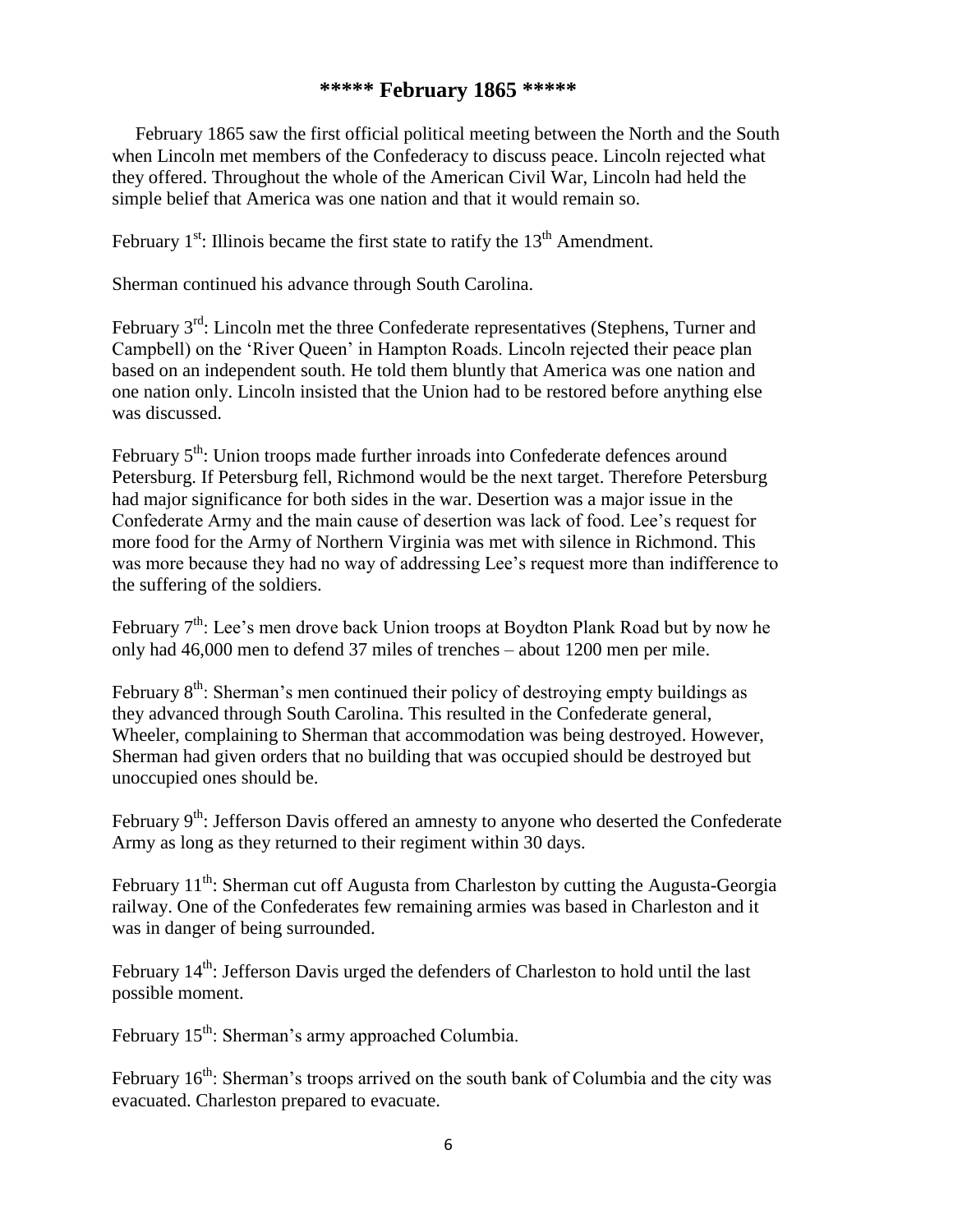February  $17<sup>th</sup>$ : Columbia was occupied by Sherman's troops. Most of the city was burned to the ground. Some said the fires were started by retreating Confederate cavalry units but most accept it was men from Sherman's army. Men from Sherman's army were actively pursued by Sherman's provost guard, which would seem to indicate their guilt. Sherman later refused to express his sorrow for the destruction of Columbia. Charleston was also evacuated.

February 18<sup>th</sup>: Charleston surrendered.

February  $20<sup>th</sup>$ : The Confederates House of Representatives passed a bill authorising the use of slaves as soldiers.

Wilmington, the last port that the Confederates possessed, was bombarded by Union forces.

February  $21^{st}$ : A sign of the divided opinion within the Confederacy: the Senate postponed a debate on whether the Confederacy should use slaves as soldiers.

The defenders of Wilmington prepared to evacuate the port.

# **February 22nd: Union troops entered Wilmington.**

Lee began to plan his last campaign.

February  $27<sup>th</sup>$ : Union troops started a major move up the Shenandoah Valley. 10,000 Union cavalry advanced against severely depleted Confederate units.

February  $28^{th}$ : One of the Union cavalry divisions in the Shenandoah Valley was commanded by George Armstrong Custer.

Source: [http://www.historylearningsite.co.uk/February -1865-civil-war.htm](http://www.historylearningsite.co.uk/February%20-1865-civil-war.htm) (Accessed January 6, 2015).

# **\*\*\*\*\*January Program \*\*\*\*\***

## **John Bell Hood's Tennessee Campaign: In His Own Words**

 As he had begun at our January 2014 meeting, **Stephen M. "Sam" Hood** revealed additional details contained in the recently discovered papers of General John Bell Hood. His focus during this meeting was the Tennessee Campaign and General Hood's actions and reasons for making the decisions he followed during the course of that campaign. Using the words and records of the likes of Jefferson Davis, Stephen D. Lee, Alexander P. Stewart, U. S. Grant, and P.G.T. Beauregard, Sam laid out the plan and the need for the Confederate's plunge into Tennessee. Unlike what some historians have written, the need for the Confederate Army of Tennessee to take offensive action was supported by Davis and ranking officers in that army.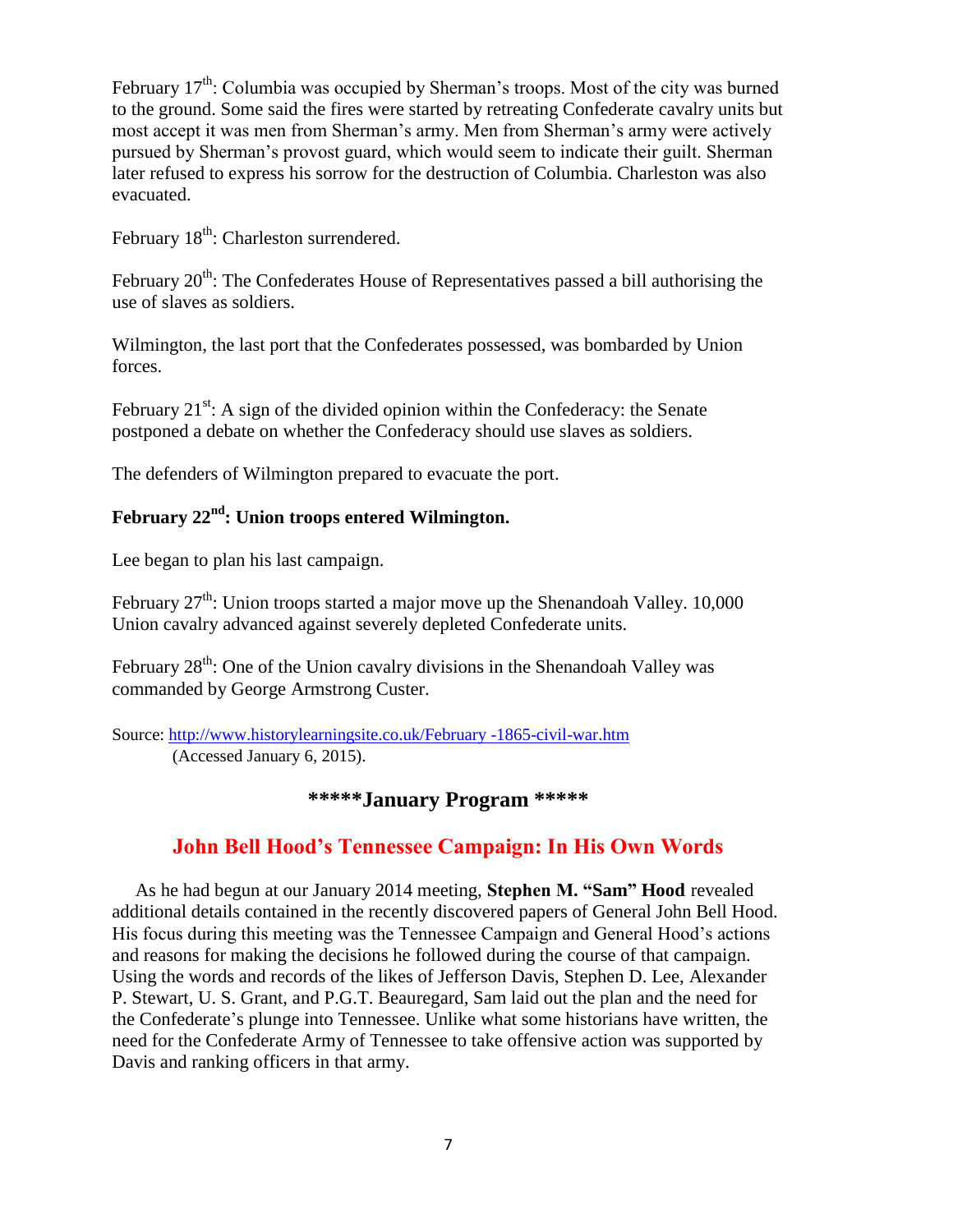If you have interest in this part of Civil War history, Sam's next book, *The Lost Papers of Confederate General John Bell Hood*, will be released during February 2015. As Sam did in *John Bell Hood: The Rise, Fall and Resurrection of a Confederate General*, his new book will likely change perceptions held about General Hood and his place in Civil War history.



## **Editor**

#### **\*\*\*\*\* Trivia Questions for February \*\*\*\*\***

**1 –** Among the earliest Union victories during the Civil War, the actions against Confederate positions at Fort Hatteras and Fort Clark in August 1861 committed Union forces to take North Carolina's coastal plain. Why were these earlier actions important? They helped Union morale and established bases for the Union Navy to stop privateering against Union merchant ships.

**2 –** After Burnside's Expedition in 1862 secured much of Eastern North Carolina, why did Union forces fail to mount stronger expeditions against the Wilmington & Weldon Rail Road? The Wilmington & Weldon became a critical link to supply the Confederate armies in Virginia. Several attempts were made to cut the rail road with quick strike raids; however, major strikes were not attempted by the Union Army.

Why? Join the CFCWRT on February  $12<sup>th</sup>$  as Dr. Fonvielle will explain his thoughts about Eastern North Carolina and its place in Union war planning.

**3 –** John Bell Hood was seriously wounded at Gettysburg and later at Chickamauga. He surrendered to Union forces at Natchez, Mississippi on May 31, 1865. What was Hood's fate after the end of the war? Hood had planned to permanently reside in Texas, but economic necessity made him pursue commercial ventures in a less war-torn New Orleans. A soldier from early in his life, Hood had to seek his livelihood in the business world. After borrowing \$10,000 from friends in his native Kentucky, Hood established J.B. Hood and Co., Cotton Factors and Commission Merchants with partners, John Barelli and Fred Thayer.

 On April 30, 1868, Hood married Anna Marie Hennen. Anna, educated in Paris, was a member of a prominent New Orleans family. In the next ten years, John and Anna had eleven children – three sets of twins. Lydia was born in 1869. Oswald, the tenth, was born in 1879.

 The cotton business initially struggled and in 1869, Hood took over James Longstreet's insurance business. From 1870 until 1878, the fortunes of both enterprises improved. Hood was successful and devoted himself to his family, to business affairs, and to gatherings for Confederate veterans. Hood, Anna, and their growing family lived in an elegant home in the Garden District and Hood traveled frequently throughout the South.